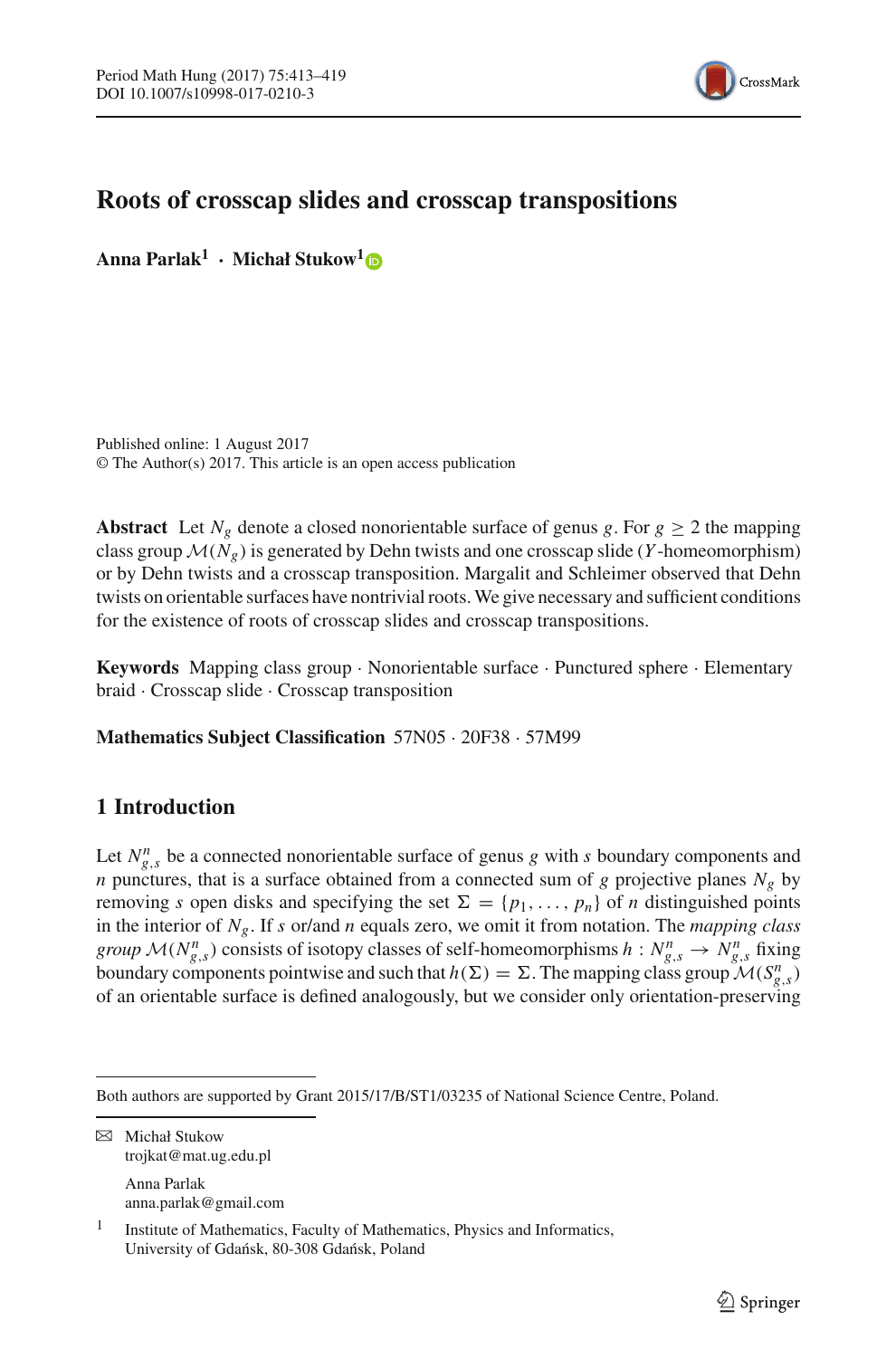maps. If we allow orientation-reversing maps, we obtain the *extended mapping class group*  $M^{\pm}(S_{g,s}^n)$ . By abuse of notation, we identify a homeomorphism with its isotopy class.

In the orientable case, the mapping class group  $\mathcal{M}(S_g)$  is generated by Dehn twists [\[3](#page-6-0)]. As for nonorientable surfaces, Lickorish proved that Dehn twists alone do not generate  $\mathcal{M}(N_g)$ ,  $g \geq 2$ . This group is generated by Dehn twists and one crosscap slide (*Y* -homeomorphism) [\[4\]](#page-6-1).

A presentation for  $\mathcal{M}(N_g)$  using these generators was obtained by Stukow [\[14](#page-6-2)]. This presentation was derived from the presentation given by Paris and Szepietowski [\[9\]](#page-6-3), which used as generators Dehn twists and yet another homeomorphisms of nonorientable surfaces, so-called crosscap transpositions.

Margalit and Schleimer discovered a surprising property of Dehn twists: in the mapping class group of a closed orientable surface  $S_g$  of genus  $g > 2$ , every Dehn twist has a nontrivial root [\[5\]](#page-6-4). It is natural to ask if crosscap slides and crosscap transpositions also have a similar property. The main goal of this paper is to prove the following:

**Main Theorem** *In M*(*Ng*) *a nontrivial root of a crosscap transposition (resp. crosscap slide)* exists if and only if  $g > 5$  or  $g = 4$  and the complement of the support of this crosscap *transposition [or crosscap slide] is orientable.*

#### **2 Preliminaries**

#### **2.1 Crosscap transpositions and crosscap slides**

Let  $N = N_g$  be a nonorientable surface of genus  $g \ge 2$ . Let  $\alpha$  and  $\mu$  be two simple closed curves on *N* intersecting in one point, such that  $\alpha$  is two-sided and  $\mu$  is one-sided. A regular neighborhood of  $\mu \cup \alpha$  is homeomorphic to the Klein bottle with a hole denoted by *K*. A convenient model of  $K$  is a disk with 2 crosscaps, see Fig. [1.](#page-1-0) In this figure shaded disks represent crosscaps, thus the boundary points of these disks are identified by the antipodal map.

A *crosscap transposition*  $U_{\mu,\alpha}$  specified by  $\mu$  and  $\alpha$  is a homeomorphism of K which interchanges two crosscaps keeping the boundary of *K* fixed [\[9\]](#page-6-3). It may be extended by the identity to a homeomorphism of *N*. If  $t_\alpha$  is the Dehn twist about  $\alpha$  (with the direction of the twist indicated by small arrows in Fig. [1\)](#page-1-0), then  $Y_{\mu,\alpha} = t_{\alpha} U_{\mu,\alpha}$  is a *crosscap slide* of  $\mu$  along  $\alpha$ , that is the effect of pushing  $\mu$  once along  $\alpha$  keeping the boundary of *K* fixed. Note that  $U_{\mu,\alpha}^2 = Y_{\mu,\alpha}^2 = t_{\partial K}.$ 

<span id="page-1-1"></span>*Remark 2.1* If *g* is odd, then the complement of *K* in  $N_g$  is a nonorientable surface  $N_{g-2,1}$ , thus in this case every two crosscap slides [or crosscap transpositions] are conjugate. If *g* is even, then the complement of *K* in  $N_g$  can be either a nonorientable surface  $N_{g-2,1}$  or an



<span id="page-1-0"></span>**Fig. 1** A crosscap transposition and a crosscap slide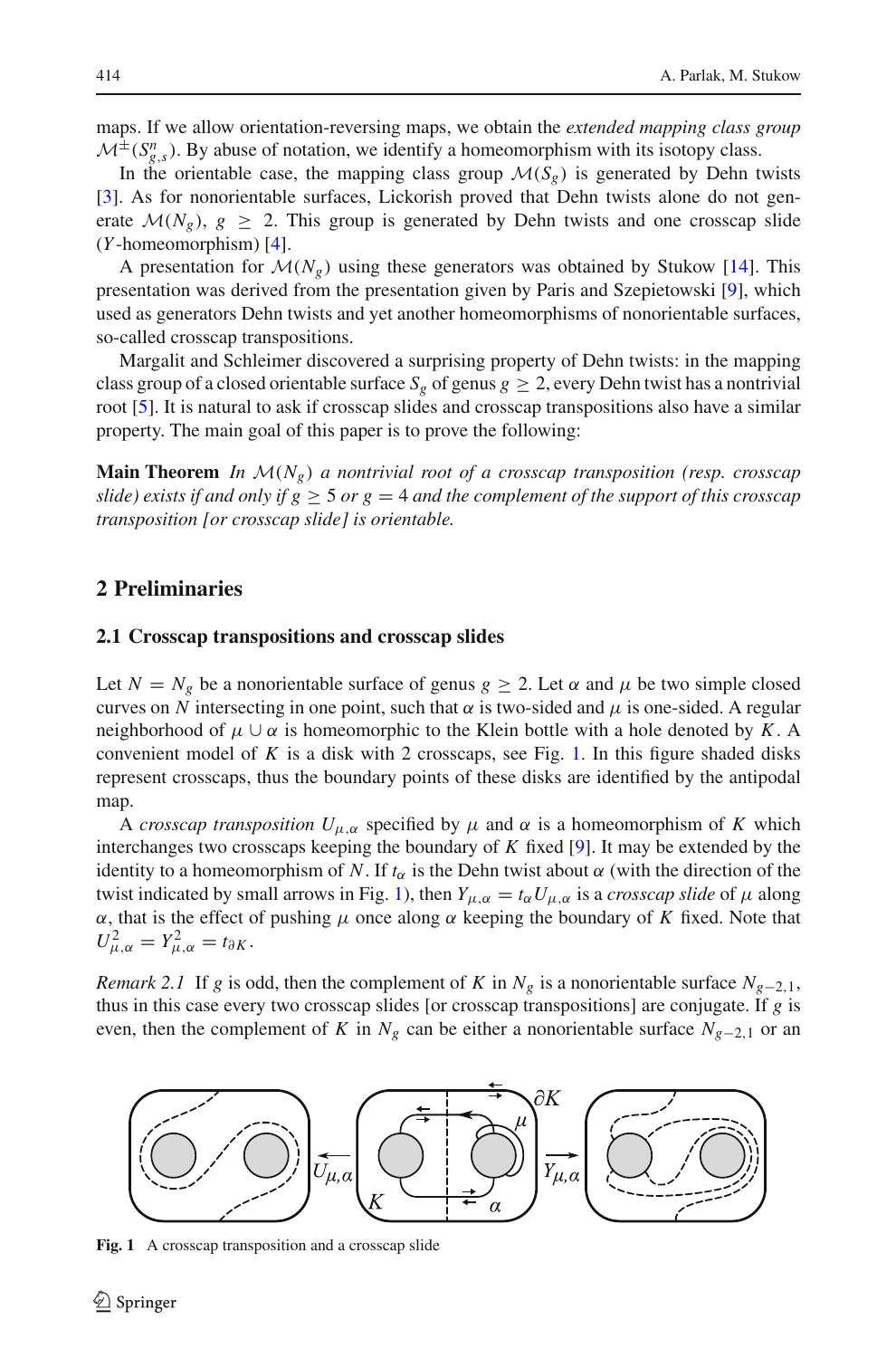orientable surface  $S_{\frac{g-2}{2},1}$ , therefore in the mapping class group of a surface of even genus two conjugacy classes of crosscap slides and crosscap transpositions exist.

#### **2.2 Notation**

Represent  $N_g$  as a connected sum of *g* projective planes and let  $\mu_1, \ldots, \mu_g$  be one-sided circles that correspond to crosscaps as indicated in Fig. [2.](#page-2-0) By abuse of notation, we identify  $\mu_i$  with the corresponding crosscap.

If  $\alpha_1, \ldots, \alpha_{g-1}$  are two-sided circles indicated in the same figure, then for each *i* =  $1, \ldots, g-1$  by  $t_{\alpha_i}, u_i, y_i$  we denote the Dehn twist about  $\alpha_i$ , the crosscap transposition  $U_{\mu_{i+1},\alpha_i}$ , and the crosscap slide  $Y_{\mu_{i+1},\alpha_i}$ , respectively.

#### **2.3 Relations in the mapping class group of a nonorientable surface**

A full presentation for  $\mathcal{M}(N_g)$  is given in [\[9](#page-6-3)[,14](#page-6-2)]. Among others, the following relations hold in  $\mathcal{M}(N_{\varrho})$ :

(R1)  $u_i u_j = u_j u_i$  for  $i, j = 1, \ldots, g - 1, |i - j| > 1$ ,  $(R2)$   $u_i u_{i+1} u_i = u_{i+1} u_i u_{i+1}$  for  $i = 1, \ldots, g-2$ ,  $(\text{R3}) \left( u_1 u_2 \cdots u_{g-1} \right)^g = 1,$ (R4)  $t_{\alpha_i} u_i = u_i t_{\alpha_i}$  and hence  $y_i u_j = u_j y_i$  for  $i, j = 1, \ldots, g - 1, |i - j| > 1$ .

It is straightforward to check that relations  $(R1)$ – $(R3)$  imply

(R5) 
$$
(u_1^2 u_2 \cdots u_{g-1})^{g-1} = 1.
$$

Geometrically  $u_1u_2 \cdots u_{g-1}$  is a cyclic rotation of  $\mu_1, \mu_2, \ldots, \mu_g$  and  $u_1^2u_2 \cdots u_{g-1}$  is a cyclic rotation of  $\mu_2, \mu_3, \ldots, \mu_g$  around  $\mu_1$ . In particular,

(R6) 
$$
(u_1u_2\cdots u_{g-1})^g = (u_1^2u_2\cdots u_{g-1})^{g-1} = t_{\partial N_{g,1}}
$$
 in  $\mathcal{M}(N_{g,1})$ .

We also have the following chain relation between Dehn twists (Proposition 4.12 of [\[1](#page-6-5)]): if  $k \ge 2$  is even and  $c_1, \ldots, c_k$  is a chain of simple closed curves on a surface *S*, such that the boundary of a closed regular neighborhood of their union is isotopic to *d*, then

(R7) 
$$
(t_{c_1}t_{c_2}\cdots t_{c_k})^{2k+2} = t_d.
$$

### **3 Proof of Main Theorem**

<span id="page-2-1"></span>*Remark 3.1* Automorphisms of  $H_1(N_g; \mathbb{R})$  induced by crosscap transpositions and crosscap slides have determinant equal to  $-1$ , so if a root of a crosscap slide or a crosscap transposition exists, it must be of odd degree.



<span id="page-2-0"></span>**Fig. 2** A nonorientable surface *Ng*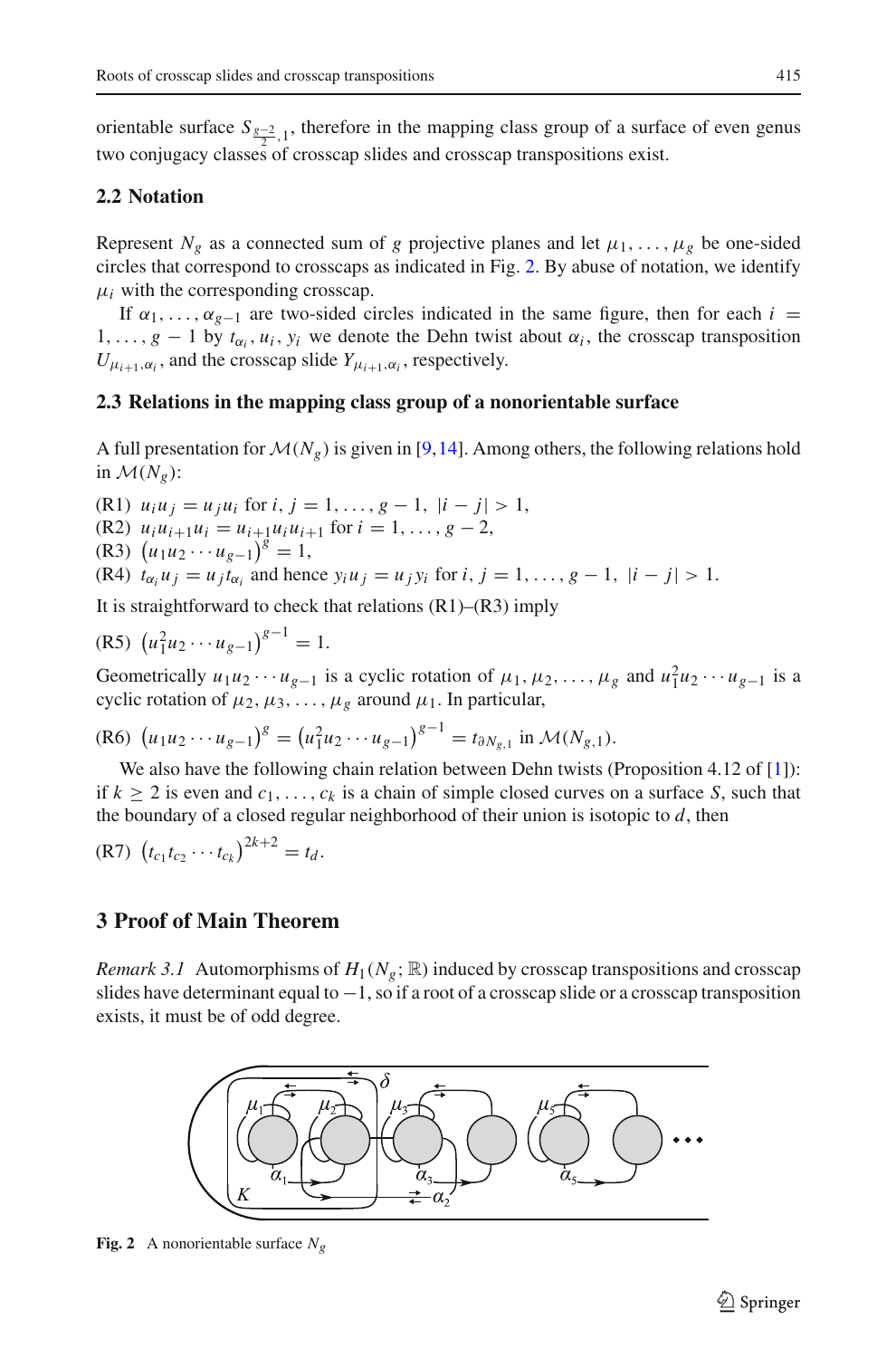Note that in order to prove Main Theorem, it is enough to prove it for some (arbitrary chosen) representatives of conjugacy classes of crosscap slides and crosscap transpositions (see Remark [2.1\)](#page-1-1).

Let *u* and *y* be respectively a crosscap transposition and a crosscap slide supported in the same Klein bottle  $K \subset N_g$  and let  $\delta = \partial K$ . In particular,  $u^2 = y^2 = t_\delta$ . If  $N \setminus K$  is nonorientable, then we assume that  $u = u_1$ ,  $y = y_1$  and K is a Klein bottle which contains  $\mu_1$  and  $\mu_2$  (Fig. [2\)](#page-2-0).

### **3.1 The case of**  $g \ge 5$  odd

Let *p*,  $q \in \mathbb{Z}$  be such that  $2p + q(g - 2) = 1$ . By relations (R6) and (R1),

$$
u_1^2 = t_\delta = (u_3 u_4 \cdots u_{g-1})^{g-2}
$$
  
\n
$$
u_1^{2p} = (u_3 u_4 \cdots u_{g-1})^{p(g-2)}
$$
  
\n
$$
u_1 = ((u_3 u_4 \cdots u_{g-1})^p u_1^q)^{g-2}.
$$

Analogously, by relations (R6), (R1) and (R4),  $y_1 = ((u_3u_4 \cdots u_{g-1})^p y_1^q)$  $\binom{q}{1}^{g-2}$ .

### **3.2** The case of  $g \ge 6$  even and  $N_g \setminus K$  nonorientable

Let *p*,  $q \in \mathbb{Z}$  be such that  $2p + q(g - 3) = 1$ . By relations (R6) and (R1),

$$
u_1^2 = t_\delta = (u_3^2 u_4 \cdots u_{g-1})^{g-3}
$$
  
\n
$$
u_1^{2p} = (u_3^2 u_4 \cdots u_{g-1})^{p(g-3)}
$$
  
\n
$$
u_1 = ((u_3^2 u_4 \cdots u_{g-1})^p u_1^q)^{g-3}
$$

.

Analogously, by relations (R6), (R1) and (R4),  $y_1 = ((u_3^2 u_4 \cdots u_{g-1})^p y_1^q$  ${g \choose 1}^{g-3}$ .

## **3.3** The case of  $g \geq 4$  even and  $N_g \setminus K$  orientable

Suppose now that  $N_g \setminus K$  is orientable. If  $c_1, \ldots, c_{g-2}$  is a chain of two-sided circles in  $N_g \setminus K$ , then by relation (R7),

$$
u^{2} = t_{\partial K} = (t_{c_{1}}t_{c_{2}} \cdots t_{c_{g-2}})^{2g-2}
$$

$$
(u^{2})^{\frac{g}{2}} = ((t_{c_{1}}t_{c_{2}} \cdots t_{c_{g-2}})^{2g-2})^{\frac{g}{2}}
$$

$$
u = ((t_{c_{1}}t_{c_{2}} \cdots t_{c_{g-2}})^{g} u^{-1})^{g-1}.
$$

Analogously,  $y = ((t_{c_1}t_{c_2}\cdots t_{c_{g-2}})^g y^{-1})^{g-1}$ .

### **3.4 The case of**  $g = 2$

Crosscap slides and crosscap transpositions are primitive in  $M(N_2)$  because [\[4](#page-6-1)]

$$
\mathcal{M}(N_2) \cong \langle t_{\alpha_1}, y_1 | t_{\alpha_1}^2 = y_1^2 = (t_{\alpha_1} y_1)^2 = 1 \rangle
$$
  
 
$$
\cong \langle t_{\alpha_1}, u_1 | t_{\alpha_1}^2 = u_1^2 = (t_{\alpha_1} u_1)^2 = 1 \rangle \cong \mathbb{Z}_2 \oplus \mathbb{Z}_2.
$$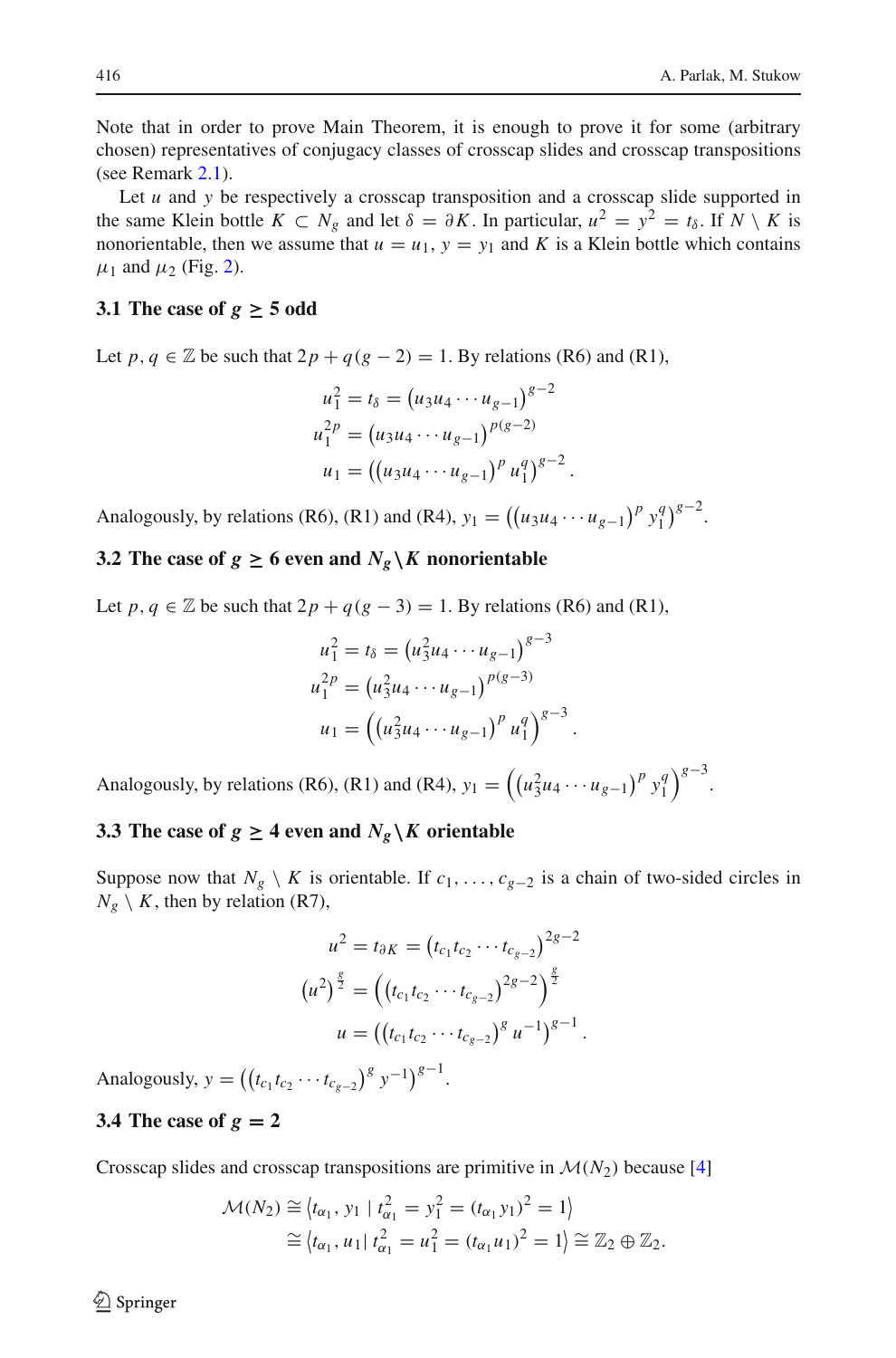#### **3.5 The case of**  $g = 3$

<span id="page-4-0"></span>*Remark 3.2* It is known that the mapping class group  $M(N_3)$  is hyperelliptic [\[15](#page-6-6)] and has the central element  $\varrho$  such that  $M(N_3)/\langle \varrho \rangle$  is the extended mapping class group  $M^{\pm}(S_0^{3,1})$ of a sphere with 4 punctures. Two upper subscripts mean that we have four punctures on the sphere, but one of them must be fixed. This implies [\[2](#page-6-7)] that the maximal finite order of an element in  $\mathcal{M}^{\pm}(S_0^{3,1})$  is 3, and hence the maximal finite order of an element in  $\mathcal{M}(N_3)$  is 6. Moreover, each of two rotations of order 3 in  $\mathcal{M}^{\pm}(S_0^{3,1})$  are conjugate, which easily implies that each of two elements of order 6 in  $\mathcal{M}(N_3)$  are conjugate. The details of the proof of the last statement are completely analogous to that used in [\[12\]](#page-6-8), hence we skip them.

The same conclusion can also be obtained purely algebraically: it is known [\[11](#page-6-9)] that  $M(N_3) \cong GL(2, \mathbb{Z})$  and the maximal finite order of an element in  $GL(2, \mathbb{Z})$  is 6. Moreover, there is only one conjugacy class of such elements in  $GL(2, \mathbb{Z})$ —for details see for example Theorem 2 of [\[7\]](#page-6-10).

We will show that crosscap transpositions do not have nontrivial roots in  $\mathcal{M}(N_3)$ . Suppose that  $x \in M(N_3)$  exists such that  $x^{2k+1} = u_1$ , where  $k > 1$  (see Remark [3.1\)](#page-2-1). Then

$$
x^{2(2k+1)} = x^{4k+2} = u_1^2 = t_\delta = 1.
$$

Note that the order of *x* can not be odd (because otherwise  $u_1 = x^{2k+1} = 1$ ), it can not equal 2 (because otherwise  $x = u_1$ ), and it is not divisible by 4. Hence, by Remark [3.2,](#page-4-0) *x* has order 6. Moreover, by relation (R7),

$$
(t_{\alpha_1}t_{\alpha_2})^6=t_d=1,
$$

where *d* is a boundary of a closed regular neighborhood of  $\alpha_1 \cup \alpha_2$ . Hence *x* is conjugate to  $t_{\alpha_1} t_{\alpha_2}$  and this contradicts Remark [3.1,](#page-2-1) because Dehn twists induce automorphisms of  $H_1(N_3; \mathbb{R})$  with determinant equal to 1 and  $x^{2k+1} = u_1$ .

In the case of a crosscap slide the argument is completely analogous, hence we skip the details.

#### **3.6 The case of**  $g = 4$  **and**  $N_4 \setminus K$  **nonorientable.**

If  $N_4 \setminus K$  is nonorientable, then  $\delta$  cuts  $N_4$  into two Klein bottles with one boundary component: *K* and  $K_1$ . Moreover, as was shown in Appendix A of [\[13\]](#page-6-11),

$$
\mathcal{M}(K) = \langle t_{\alpha_1}, u_1 \mid u_1 t_{\alpha_1} = t_{\alpha_1}^{-1} u_1 \rangle
$$
  

$$
\mathcal{M}(K_1) = \langle t_{\alpha_3}, u_3 \mid u_3 t_{\alpha_3} = t_{\alpha_3}^{-1} u_3 \rangle.
$$

By abuse of language, we say that  $t_{\alpha_1}^k u_1^m \in \mathcal{M}(K)$  *interchanges*  $\mu_1$  and  $\mu_2$  if and only if *m* is odd. Equivalently, elements of  $\mathcal{M}(K)$  which does not interchange  $\mu_1$  and  $\mu_2$  are precisely elements of the twist subgroup of  $M(K)$  (that is the subgroup of index 2 generated by Dehn twists). In the same way we define the notion of interchanging  $\mu_3$  and  $\mu_4$  for elements of  $\mathcal{M}(K_1)$ .

If  $x \in \mathcal{M}(N_4)$  exists such that  $x^{2k+1} = u_1$  and  $k > 1$  (see Remark [3.1\)](#page-2-1), then

$$
x^{4k+2} = u_1^2 = t_\delta.
$$

In particular, *x* commutes with  $t_\delta$  and

$$
t_{\delta} = xt_{\delta}x^{-1} = t_{x(\delta)}^{\pm}.
$$

 $\circled{2}$  Springer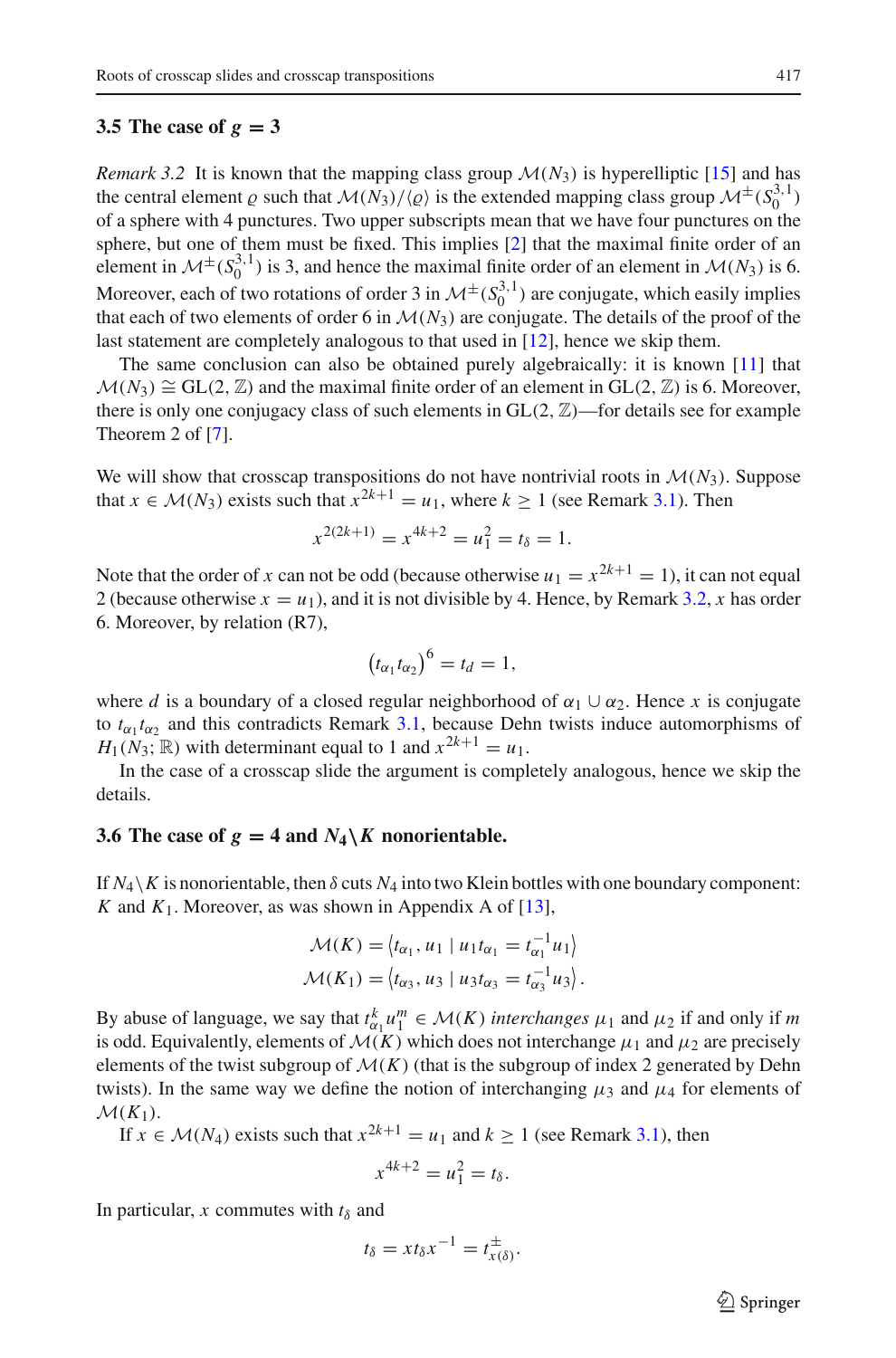By Proposition 4.6 of [\[13\]](#page-6-11), up to isotopy of  $N_4$ ,  $x(\delta) = \delta$ . Because  $u_1$  does not interchange two sides of  $\delta$  and does not reverse the orientation of  $\delta$ , *x* has exactly the same properties. Therefore, we can assume that *x* is composed of maps of *K* and  $K_1$ . Moreover  $u_1 = x^{2k+1}$ interchanges  $\mu_1$  and  $\mu_2$  and does not interchange  $\mu_3$  and  $\mu_4$ , hence

$$
x = t_{\alpha_1}^{k_1} u_1^{2m_1+1} t_{\alpha_3}^{k_2} u_3^{2m_2} = t_{\alpha_1}^{k_1} u_1 t_{\alpha_3}^{k_2} t_3^{m_1+m_2}
$$
  

$$
x^2 = t_{\alpha_3}^{2k_2} t_{\delta}^{2m_1+2m_2+1}.
$$

But then

$$
t_{\delta} = (x^2)^{2k+1} = t_{\alpha_3}^{2k_2(2k+1)} t_{\delta}^{(2m_1+2m_2+1)(2k+1)}
$$

and Proposition 4.4 of [\[13\]](#page-6-11) implies that  $k_2 = 0$  and  $(2m_1 + 2m_2 + 1)(2k + 1) = 1$  which is a contradiction.

In the case of a crosscap slide the argument is completely analogous, hence we skip the details.

*Remark 3.3* As was shown by McCullough, Rajeevsarathy [\[6\]](#page-6-12) and independently by Monden [\[8](#page-6-13)], roots of Dehn twists constructed by Margalit and Schleimer [\[5\]](#page-6-4) are of maximal possible degree. Since the geometric nature of our constructions of roots of crosscap slides and crosscap transpositions is quite similar to that of Margalit and Schleimer, it is natural to ask if the roots constructed in the proof of Main Theorem are also of maximal degree. We plan to answer this question in subsequent work, but it turns out that even in the case of Dehn twists on nonorientable surfaces, the study of possible degrees of their roots is significantly more complicated than in the orientable case—see for example Sect. [4](#page-5-0) [\[10\]](#page-6-14).

## <span id="page-5-0"></span>**4 Roots of elementary braids in the mapping class group of** *n***-punctured sphere**

Margalit and Schleimer observed in [\[5](#page-6-4)] that if  $g \geq 5$ , then roots of elementary braids in  $M(S_0^g)$  exist. Main Theorem implies slightly stronger version of that result.

**Corollary 4.1** An elementary braid in the mapping class group  $\mathcal{M}(S_0^n)$  or in the extended *mapping class group*  $\mathcal{M}^{\pm}(S_0^n)$  *of n-punctured sphere has a nontrivial root if and only if n* ≥ 5*.*

*Proof* By Proposition 2.4 of [\[9\]](#page-6-3), there is a monomorphism

$$
\varphi \colon \mathcal{M}^{\pm}(S_0^g) \to \mathcal{M}(N_g)
$$

which is induced by blowing up each puncture to a crosscap. In particular, this monomorphism sends elementary braids to crosscap transpositions. Moreover, all roots of crosscap transpositions constructed in the proof of Main Theorem are elements of  $\varphi(M(S_0^g))$ .

Acknowledgements The authors would like to thank Błażej Szepietowski for valuable comments on an earlier version of the manuscript.

**Open Access** This article is distributed under the terms of the Creative Commons Attribution 4.0 International License [\(http://creativecommons.org/licenses/by/4.0/\)](http://creativecommons.org/licenses/by/4.0/), which permits unrestricted use, distribution, and reproduction in any medium, provided you give appropriate credit to the original author(s) and the source, provide a link to the Creative Commons license, and indicate if changes were made.